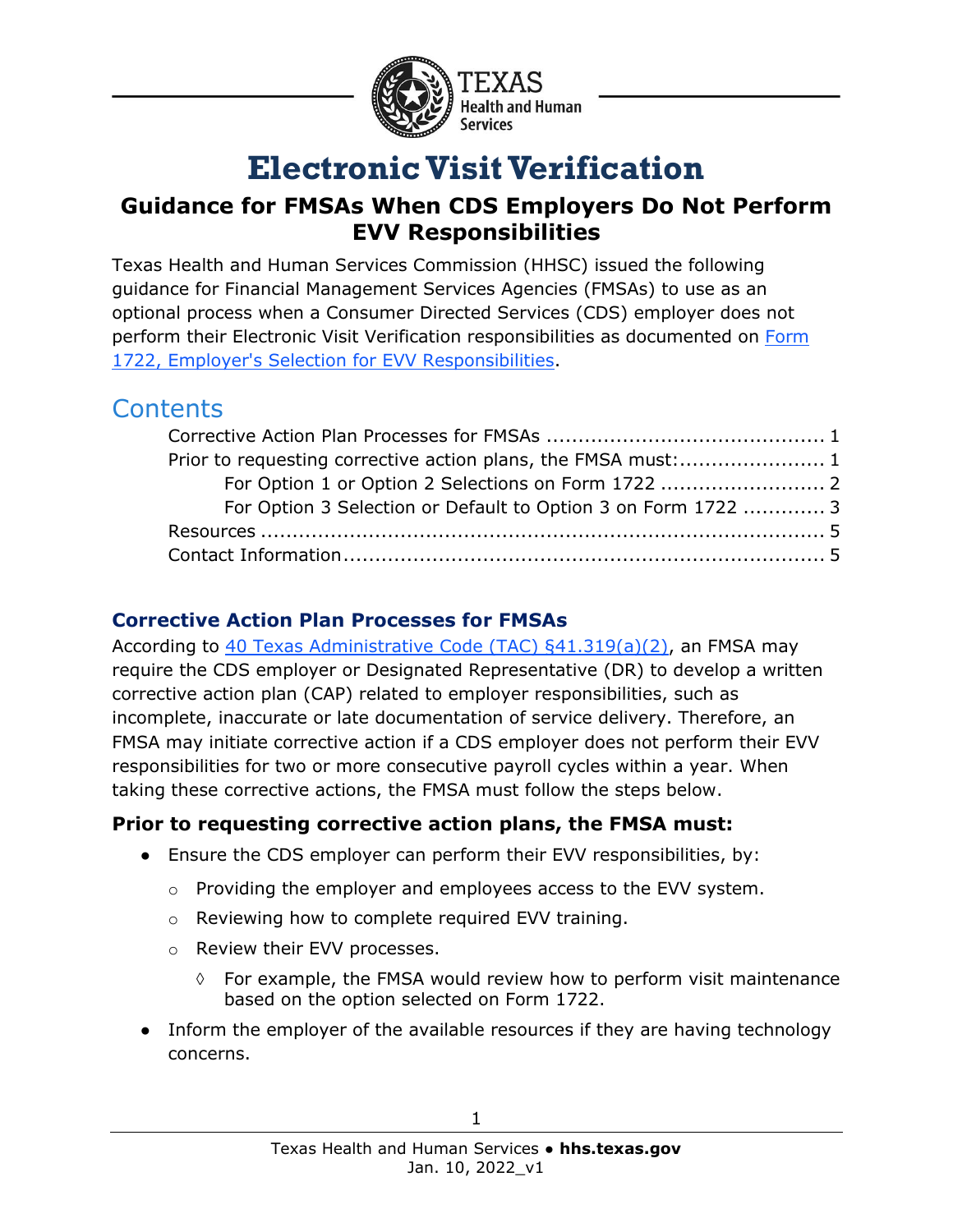

- Keep all supporting documentation showing how the FMSA helped the CDS employer to perform their EVV responsibilities.
- Inform the CDS employer, in writing, of each failure to perform their EVV responsibilities, and keep a copy of the written notification.

<span id="page-1-0"></span>For Option 1 or Option 2 Selections on Form 1722

- The FMSA must notify the CDS employer and copy their Case Manager or Service Coordinator in writing, within five business days, that they are not performing their employer responsibilities related to EVV. The written notification must include:
	- o A list of each failure to perform their EVV responsibilities.
	- o A summary of actions taken by the FMSA to help the CDS employer perform their EVV responsibilities.
	- o The FMSA's request for a CAP by including Form 1741, Corrective [Action Plan.](https://hhs.texas.gov/laws-regulations/forms/1000-1999/form-1741-corrective-action-plan)
- To assist the CDS employer with the completion of the CAP, the FMSA must ensure a current Form 1741 is provided and includes the following elements:
	- $\circ$  Specific actions for the CDS employer to complete that will help them to perform their EVV responsibilities.
	- $\circ$  Indication that either Option 1 or 2 be changed to Option 3, if the CDS employer does not meet the requirements of the CAP. This information must be noted in the Corrective Action Plan column on Form 1741.
	- The FMSA must keep documentation that the CAP was sent to the Service Planning Team.

#### **What if the CDS employer complies with the requirements of the CAP?**

The CDS employer's selection for EVV Visit Maintenance Responsibilities on Form 1722 will remain as Option 1 or Option 2. The FMSA must keep the CAP and supporting documentation in the CDS employer's records.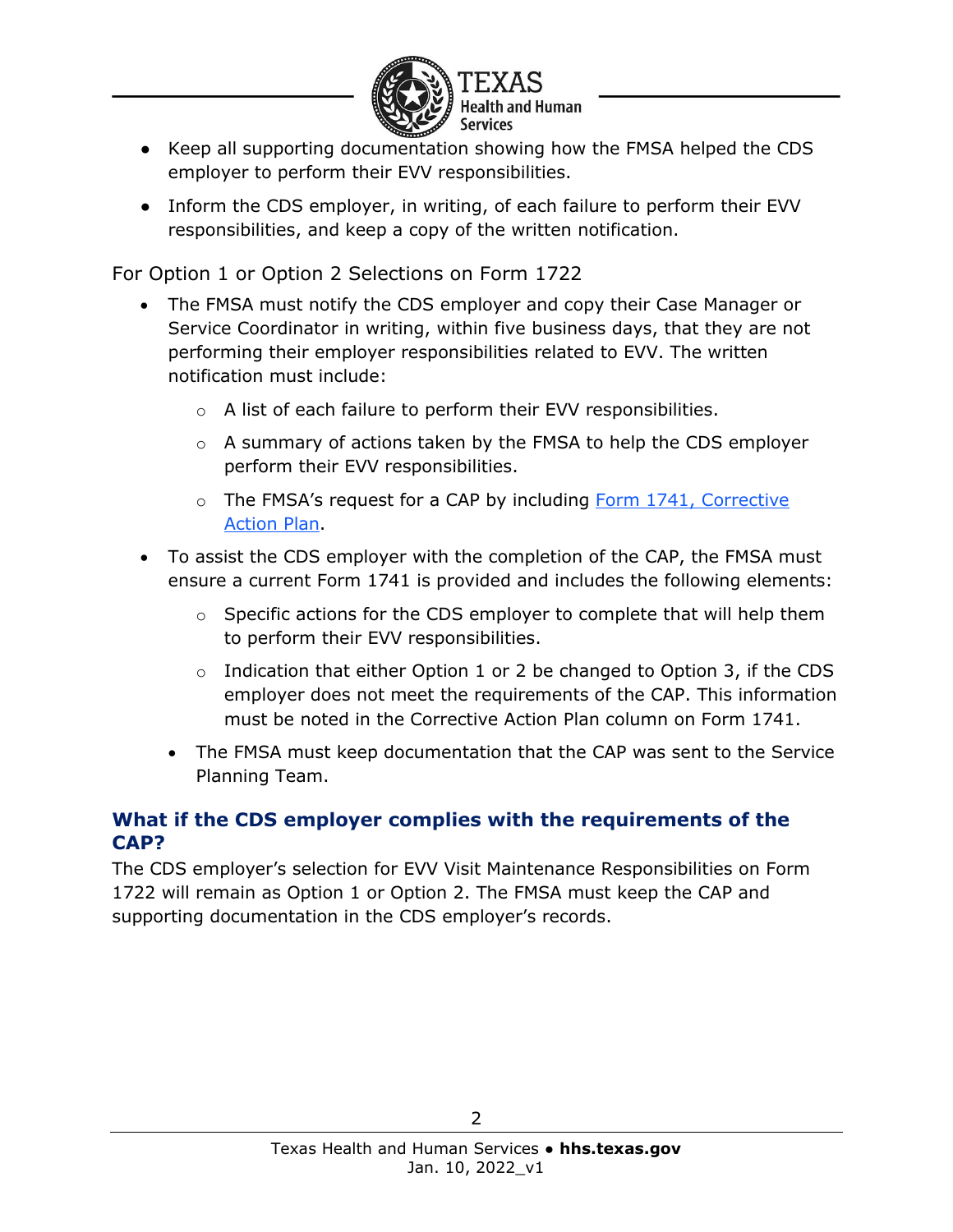

### **What if the CDS employer fails to return or complete the requirements of the CAP?**

The FMSA may proceed with changing the CDS employer's selection (Option 1 or 2) to Option 3 if the CDS employer does not:

- Approve and return Form 1741 within 10 calendar days.
- Complete the actions described in the CAP.
- Complete the actions by the assigned due dates.

The FMSA must notify the CDS employer and Case Manager or Service Coordinator of the change and file the CAP and supporting documentation in the CDS employer's records.

# **How to change the CDS employer's selected option on Form 1722**

The FMSA must request that the CDS employer complete a new Form 1722 within five calendar days after the FMSA requests the form. When providing the new form to the CDS employer, the FMSA may pre-select Option 3 and pre-fill the effective date of the change in the field titled, "I agree that the selections made on this form will become effective on." The effective date of the change must be no earlier than the first documented instance of non-compliance.

- If the CDS employer does not complete and return the new Form 1722 within five days, the FMSA must:
	- o Document that the CDS employer was provided Form 1722 but did not submit a completed form by the due date.
	- o Perform EVV visit maintenance, as described in Option 3.

<span id="page-2-0"></span>For Option 3 Selection or Default to Option 3 on Form 1722

- The FMSA must notify the CDS employer and copy their Case Manager or Service Coordinator in writing, within five business days, that they are not performing their EVV responsibilities. The written notification must include:
	- $\circ$  A list of each failure to perform their EVV responsibilities.
	- o A summary of actions taken by the FMSA to help the CDS employer perform their EVV responsibilities.
	- o The FMSA's request for a CAP by including [Form 1741, Corrective](https://hhs.texas.gov/laws-regulations/forms/1000-1999/form-1741-corrective-action-plan)  [Action Plan.](https://hhs.texas.gov/laws-regulations/forms/1000-1999/form-1741-corrective-action-plan)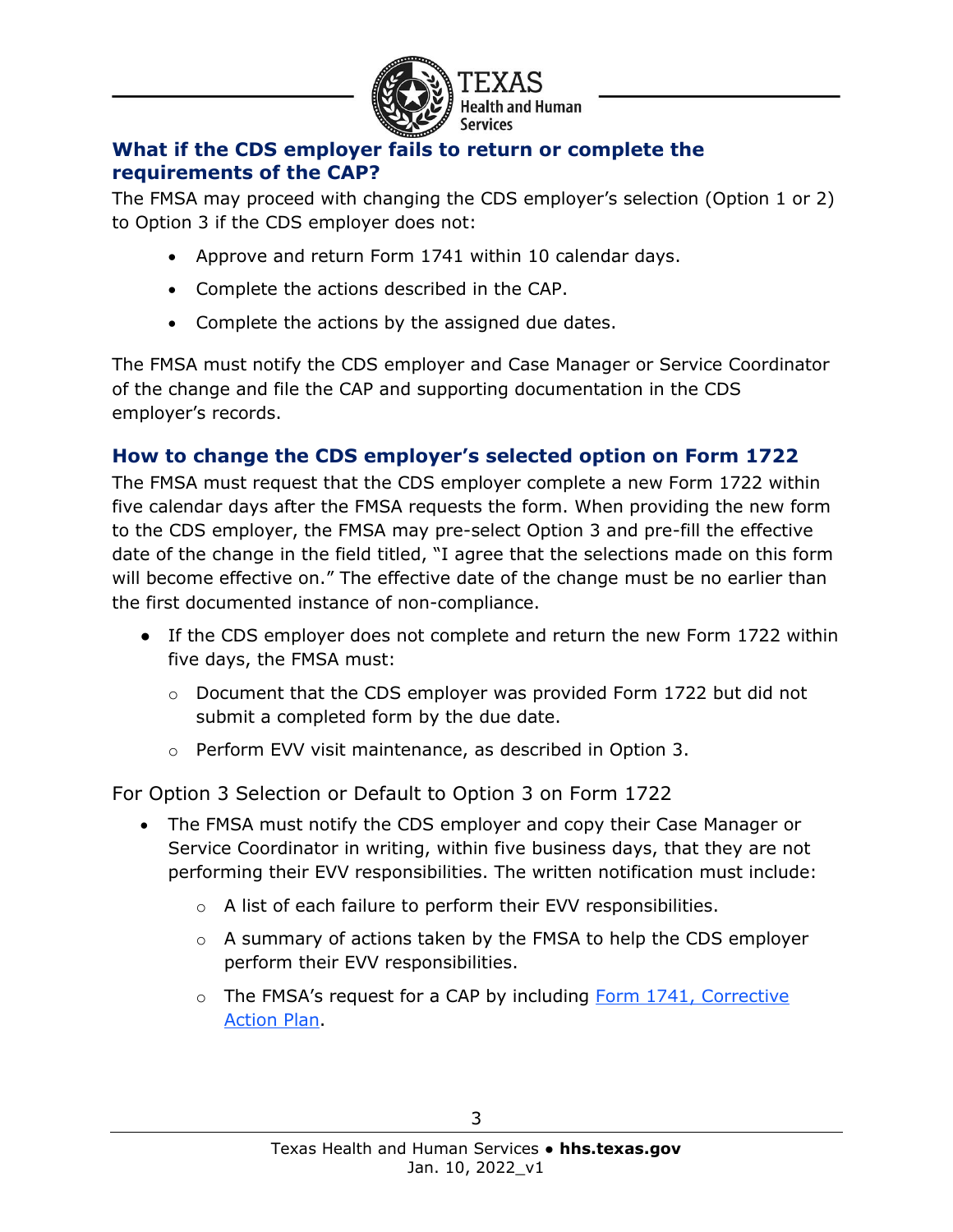

- To assist the CDS employer or DR with the completion of the CAP, the FMSA must ensure a current Form 1741 is provided and includes the following elements:
	- o Specific actions for the CDS employer to complete that will help them perform their EVV responsibilities; and
	- $\circ$  Indication of the consequence if the CDS employer does not meet the requirements of the CAP.
		- $\Diamond$  The consequences of not meeting the requirements of the CAP must be noted in the Corrective Action Plan column on Form 1741. Consequences may include:
			- o A delay in payment to CDS employees, if the FMSA is unable to accurately perform visit maintenance on the CDS employer's behalf due to the CDS employer's noncompliance.
			- o Leaving the CDS option for EVV required services and moving to the agency service delivery option for those services.
- The FMSA must keep documentation that the CAP was sent to the Service Planning Team.

#### **What if the CDS employer complies with the requirements of the CAP?**

The FMSA only needs to keep the CAP and supporting documentation in the CDS employer's records.

#### **What if the CDS employer fails to return or complete the requirements of the CAP?**

The FMSA may proceed with the consequences identified in the CAP if the CDS employer does not:

- Complete and return Form 1741 within 10 calendar days.
- Complete the actions described in the CAP.
- Complete the actions by the assigned due dates.